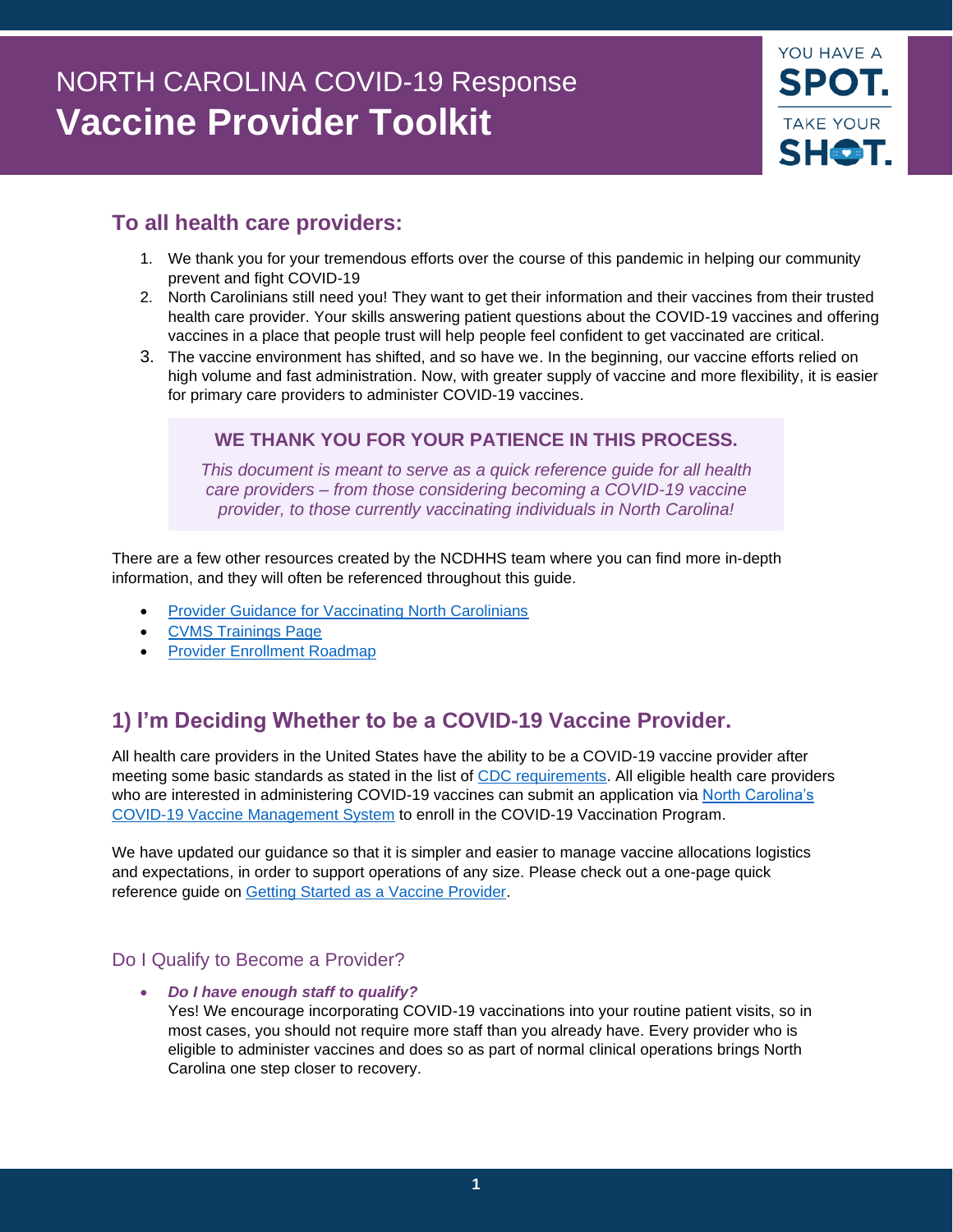#### • *Will we have training available to us?*

Yes! On our COVID-19 response website, you can find ample [training resources,](https://covid19.ncdhhs.gov/vaccines/providers/cvms-user-guides-recorded-trainings-and-upcoming-trainings) including live sessions, pre-recorded sessions, user guides, and job aids to walk you through the entire provider process.

#### • *Do I have equipment that meets the storage and handling standards?*

Likely! And we will help you! Providers do need appropriate equipment to properly store COVID-19 vaccines to ensure vaccine potency, however we have COVID-19 vaccines available that can be stored under a variety of conditions. In fact, all three vaccine products can be stored under refrigerated conditions for at least some period of time. You **do not** have to purchase an ultra-cold freezer to participate in the COVID-19 Vaccination Program. COVID-19 vaccine products have time-limited allowances for storage using conditions (i.e., frozen, refrigerated, room temperature, after mixing, after puncturing vial or drawing into syringe) beyond the primary recommended environment and temperature range. Proper temperature monitoring equipment using CDC approved digital data logger (DDL) for each storage unit used will ensure safe administration of COVID-19 vaccine. The CDC Vaccine Storage and [Handling toolkit](https://www.cdc.gov/vaccines/hcp/admin/storage/toolkit/index.html) is up-to-date with specific storage and handling information for all COVID-19 vaccines. For an overview of the various storage allowances for each COVID-19 vaccine product, check out CDC's [COVID-19 Vaccine Quick Reference Guide for Healthcare Professionals.](https://www.cdc.gov/vaccines/covid-19/downloads/covid19-vaccine-quick-reference-guide-2pages.pdf)

#### • *Do I have enough space to become a provider?*

Almost certainly! And we can help you assess your space! If you have enough space to keep any amount of vaccines in your fridge/freezer, then administering and storing vaccines is something you can incorporate into your day-to-day operations. We can work with your office to provide smaller quantities of vaccine based on your patient population needs.

#### • *Can I vaccinate in my practice setting?*

Likely! At this stage of our COVID-19 vaccine journey, most practices can provide vaccinations in some way. We understand that many providers cannot manage large-scale vaccine roll-out operations, and that's okay. You can request small amounts of vaccine and offer as part of regular patient care or walk-in appointments, even if this presents some risk of unused doses. Current CDC guidance is that providers should not miss any opportunities to vaccinate every eligible person.

• *Do I see patients who might want the vaccine? That need the vaccine?*

Definitely! It is highly likely that the patients in your practice who have not yet been vaccinated will be looking to you as the trusted voice to inform them about the vaccine. By having the vaccine on hand, you are bringing this life-saving preventive service directly to your patients where and when it is needed.

#### • *Will we be able to meet the guidelines and program expectations?*

Almost certainly! We have updated guidance and policies with a simpler, easier to manage allocations experience and expectations which allows North Carolina to support even the smallest vaccine operation. You can find more information in Section 16 of the [Provider Guidance](https://covid19.ncdhhs.gov/media/1233/download) Document or the [Getting Started as a Vaccine Provider](https://covid19.ncdhhs.gov/media/2667/open) one pager. Any concerns related to disposal, wastage, and unused vaccine and related materials can also be addressed in Section 13.6 the [Provider Guidance](https://covid19.ncdhhs.gov/media/1233/download)  [Document.](https://covid19.ncdhhs.gov/media/1233/download)

More details can be found in Section 8 of the [Provider Guidance](https://covid19.ncdhhs.gov/media/1233/download) about "Who can be a COVID-19 vaccine provider?" - both in the State of North Carolina and on the federal level - and includes details on key aspects of the provider agreement.

# How Do I Start Talking to My Patients About the COVID-19 Vaccine?

Talk to your patients about the COVID-19 vaccine, whether you are planning to offer it or are directing your patients to vaccination sites. We have ready-made and customizable toolkits that can help you to promote vaccinations any time you are seeing a patient – whether or not your practice is currently administering vaccines.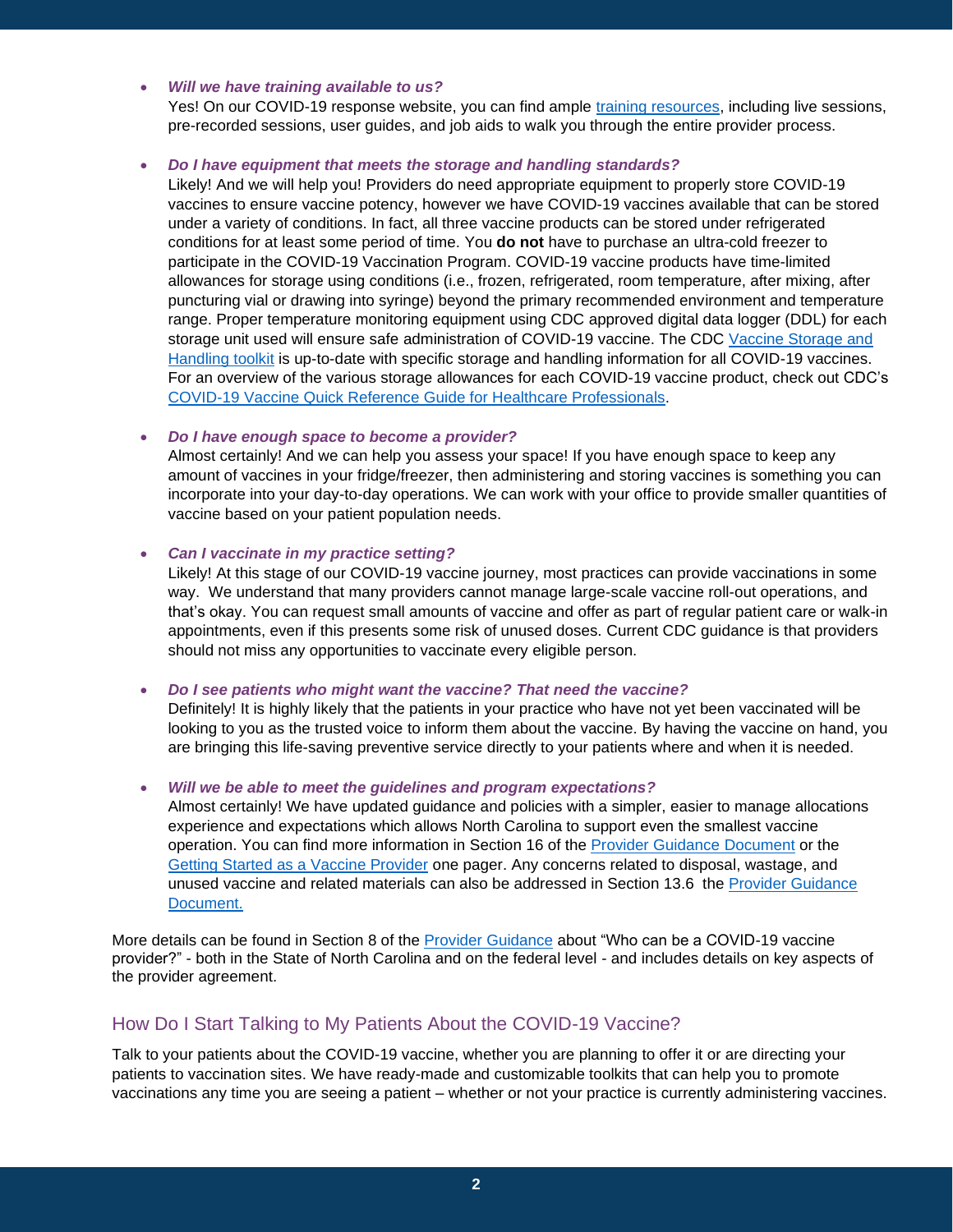And, once you become a vaccinating provider, it is even more important that you continue to share information and help spread the word. Below are communication tools and materials you can use to support your conversations.

#### *Patient Communication Resources*

You can access the NC DHHS [Communications Toolkit](https://covid19.ncdhhs.gov/vaccines/covid-19-vaccine-communications-toolkit) for materials your practice or clinic can use to share the latest NC COVID-19 guidance and campaigns. Take a look at our current campaigns. **You Have a Spot. Take Your Spot.**, which includes sample social media posts, graphics and other materials for you and your organization to use. We also have resources to support our **Bring Summer Back** campaign, including a **[Doctor Toolkit](https://thesocialpresskit.com/you-have-a-spot-take-your-shot#bring-summer-back-partner-toolkit--doctor-toolkit)** with materials tailored for providers. It includes:

- [Provider Discussion Guide](https://covid19.ncdhhs.gov/media/2737/open) to help you support your patients in their decision process.
- Templates to use to send email, snail mail and robocalls to your patients.
- Banners and graphics to post on your website and social media channels.
- [Frequently Asked Questions \(FAQs\)](https://covid19.ncdhhs.gov/vaccines/frequently-asked-questions-about-covid-19-vaccinations) that are updated weekly.

# **2) I'm Committed to Becoming a COVID-19 Vaccine Provider, What's Next?**

This step is about getting you enrolled in North Carolina's COVID-19 Vaccine Management System (CVMS) through the Provider Enrollment Portal. Start with identifying a single point of contact within your organization to manage NC DHHS communications and CVMS enrollment. They can attend a live [CVMS](https://covid19.ncdhhs.gov/vaccines/providers/cvms-user-guides-recorded-trainings-and-upcoming-trainings)  [Provider Enrollment Training](https://covid19.ncdhhs.gov/vaccines/providers/cvms-user-guides-recorded-trainings-and-upcoming-trainings) session or review a recorded session prior to enrollment to learn more. Visit the [Provider Enrollment Roadmap](https://covid19.ncdhhs.gov/media/3024/download?attachment) and the [Enrollment User Guides](https://covid19.ncdhhs.gov/vaccines/providers/cvms-user-guides-recorded-trainings-and-upcoming-trainings) to lead your organization through the process of enrolling in CMVS.

Next, determine how and to whom you wish to administer vaccines - this will guide your early planning steps. For example, do you want to host clinics or events? Do you want to vaccinate as part of regular patient visits? Will you only vaccinate your own patients, your patients and those that accompany them, or the general public as well? Will you allow walk-in appointments? For strategies and more information on these topics, see Sections 14 and 16 in the [Provider Guidance](https://covid19.ncdhhs.gov/media/1233/download) Document.

# **3) I am an Enrolled Provider in CVMS. How Do I Make Sure I'm Really Ready?**

This step is all about getting you set up to receive and document vaccine!

# Get Activated in the CVMS Provider Portal

Once you have determined how and to whom you wish to administer vaccines, you can begin by walking through the steps outlined in the [Provider Enrollment Roadmap,](https://covid19.ncdhhs.gov/media/3024/download?attachment) beginning at Step 3.

Important early steps include:

- Identifying who in your clinic will serve in specific CVMS roles (e.g., Location Manager, Healthcare Provider, Statewide Location Manager). A description of roles is available on page 6 of the [CVMS User Account Management user guide.](https://covid19.ncdhhs.gov/media/2967/open)
- Making sure everyone has an [NCID](https://ncid.nc.gov/) (a unique identifier within the North Carolina Identify Management platform)
- Registering for an account in the [Help Desk Portal.](https://covid19.ncdhhs.gov/how-submit-ticket-through-cvms-help-desk-portal-provider-user-guide/download?attachment) Explore the user guide How to Submit a [Ticket through the CVMS Help Desk Portal –](https://covid19.ncdhhs.gov/vaccines/providers/cvms-user-guides-recorded-trainings-and-upcoming-trainings) Provider User Guide for more information on using the Help Desk Portal.
- Once all employees are aligned to a CVMS role and assigned an NCID, you can begin onboarding. Onboard staff in CVMS via self-service if a Healthcare Location Manager was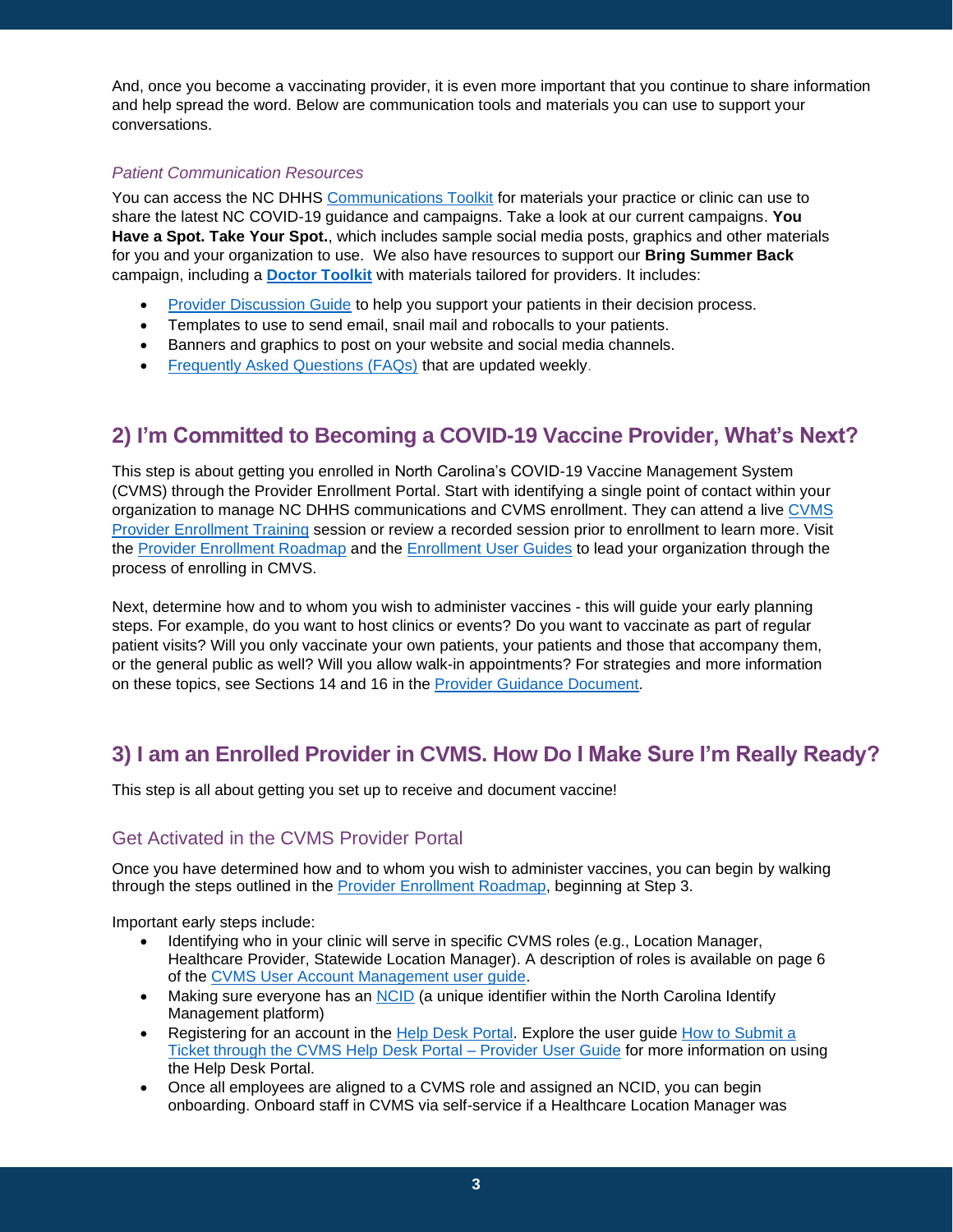submitted during enrollment. If a Healthcare Location Manager was not facilitated or if you need to facilitate a bulk upload, use the onboarding template instead. More information can be found here: Health Care Provider (HCP) [User Onboarding Process User Guide](https://covid19.ncdhhs.gov/hcp-user-onboarding-process-user-guide)

# Establish a Staffing Plan

Refine your vaccine staffing plan and develop a plan to administer vaccine. Identify roles and responsibilities for the vaccine administration process. Plan carefully to allow time for data entry into CVMS and be clear which staff member is responsible for data entry within 72 hours of vaccine administration. Review Section 16.6 of the [Provider Guidance](https://covid19.ncdhhs.gov/media/1233/download) for more staffing considerations.

# Train Employees on COVID-19 Vaccine & CVMS

All employees involved in vaccine administration in any capacity at each location must be trained to use CVMS. Recorded sessions and a schedule of live CVMS trainings can be found on the [CVMS User Guides,](https://covid19.ncdhhs.gov/vaccines/providers/cvms-user-guides-recorded-trainings-and-upcoming-trainings)  [Recorded Trainings and Upcoming Trainings](https://covid19.ncdhhs.gov/vaccines/providers/cvms-user-guides-recorded-trainings-and-upcoming-trainings) page on the NCDHHS website. We recommend starting with the recorded or live [CVMS Provider Portal 101](https://youtu.be/3LiKyr_lh9Y) session and moving through additional trainings and resources from there.

*Coming soon!* A helpful guide for all types of training specific to vaccination roles can be found [https://covid19.ncdhhs.gov/vaccines/providers.](https://covid19.ncdhhs.gov/vaccines/providers)

The designated primary and back-up vaccine coordinators at each location are **required** to review the [CDC's Vaccine Storage and Handling Toolkit,](https://www.cdc.gov/vaccines/hcp/admin/storage/toolkit/index.html) which includes the COVID-19 Vaccine Addendum, and complete the [COVID-19 Vaccine Training: General Overview of Immunization Best Practices for Healthcare](https://www2.cdc.gov/vaccines/ed/covid19/SHVA/index.asp)  [Providers](https://www2.cdc.gov/vaccines/ed/covid19/SHVA/index.asp) and [CDC's You Call the Shots: Vaccine Storage and Handling](https://www2a.cdc.gov/nip/isd/ycts/mod1/courses/sh/ce.asp) module. CDC also has [additional](https://www.cdc.gov/vaccines/covid-19/training-education/index.html)  [trainings,](https://www.cdc.gov/vaccines/covid-19/training-education/index.html) including COVID-19 vaccine [product specific](https://www.cdc.gov/vaccines/covid-19/info-by-product/index.html) trainings and job aids that staff might find helpful.

# Ensure Your Organization has Current COVID-19 Vaccine Clinical Knowledge

Everyone involved in vaccine administration at your location should have an understanding of the clinical information related to the COVID-19 vaccine. Please have your staff review section 11.0 of the [Provider](https://covid19.ncdhhs.gov/media/1233/download)  [Guidance Document](https://covid19.ncdhhs.gov/media/1233/download) for COVID-19 Vaccine Clinical Information and Guidance and the [CDC's clinical](https://www.cdc.gov/vaccines/covid-19/clinical-considerations/index.html)  [care considerations for COVID-19 vaccination.](https://www.cdc.gov/vaccines/covid-19/clinical-considerations/index.html)

#### *Emergency Use Authorization Fact Sheets*

Obtain a copy of the most up-to-date [Emergency Use Authorization Fact Sheet](https://www.cdc.gov/vaccines/covid-19/eua/index.html) for Recipients and [Caregivers](https://www.cdc.gov/vaccines/covid-19/eua/index.html) for each COVID-19 vaccine product your organization receives and establish a process to provide a printed copy of this document to each recipient prior to administration of the vaccine (both first and second dose if applicable). These Fact Sheets are similar to the Vaccine Information Statements (VIS) you provide patients when administering routine immunizations.

Staff administering COVID-19 vaccine are also required to review the [Emergency Use Authorization Fact](https://www.fda.gov/emergency-preparedness-and-response/mcm-legal-regulatory-and-policy-framework/emergency-use-authorization#vaccines)  Sheet [for Healthcare Providers](https://www.fda.gov/emergency-preparedness-and-response/mcm-legal-regulatory-and-policy-framework/emergency-use-authorization#vaccines) Administering Vaccine for each respective vaccine product being administered in your office.

#### *Vaccine Adverse Events Reporting (VAERS)*

The Vaccine Adverse Event Reporting System (VAERS) is a national early warning system to detect possible safety problems with vaccine by continuously monitoring the safety of vaccines given to children and adults in the United States. There are situations where reporting to VAERS is required by the EUA for providers. Train your designated vaccine administrators on how to report an adverse event in VAERS following a COVID-19 vaccine administration. Review the following resources to learn more about VAERS:

• [CDC: Vaccine Adverse Event Reporting System \(VAERS\)](https://www.cdc.gov/vaccinesafety/ensuringsafety/monitoring/vaers/index.html)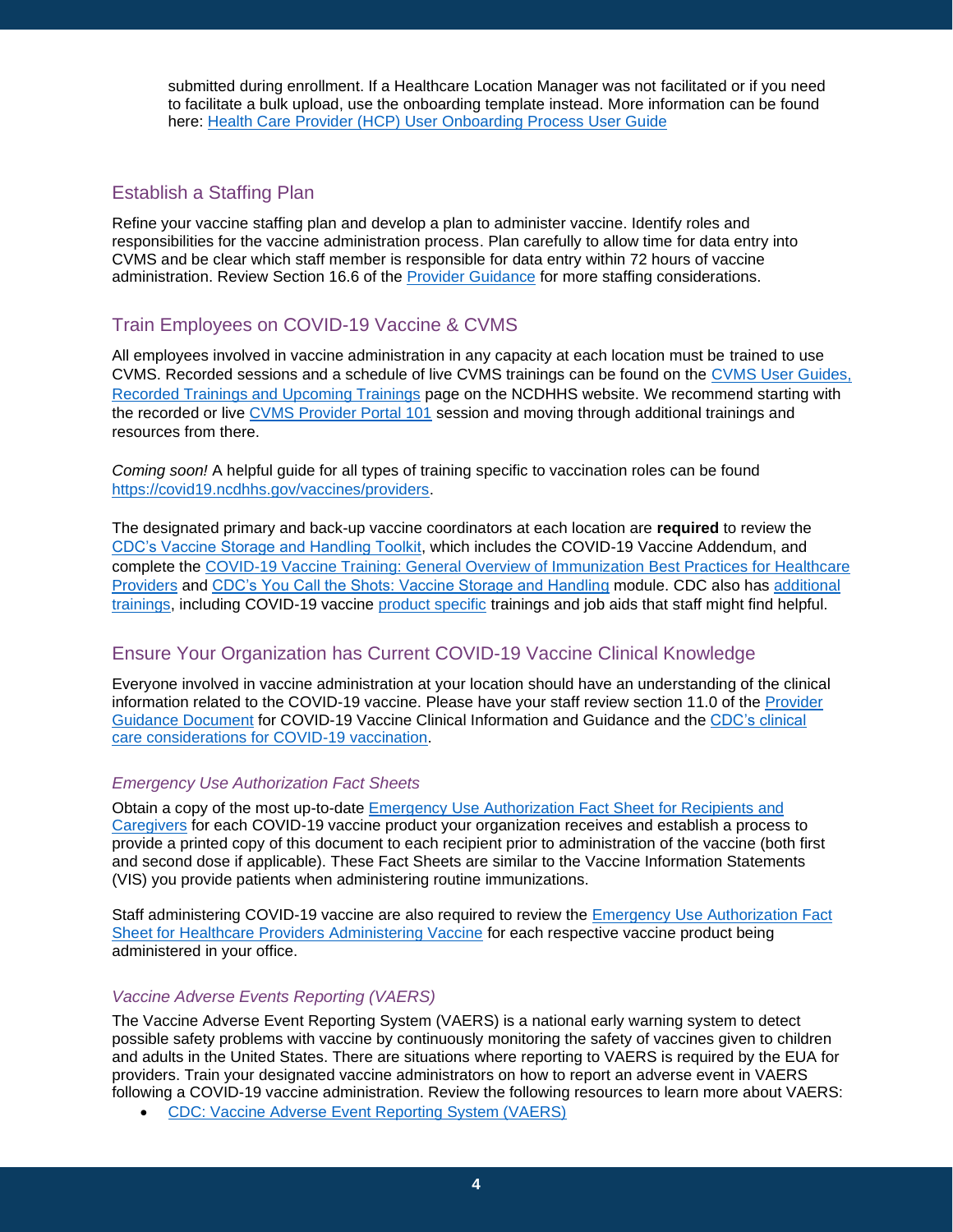• [10 Things Healthcare Providers Need to Know about the Vaccine Adverse Event Reporting](https://www.cdc.gov/coronavirus/2019-ncov/downloads/vaccines/10-things-healthcare-providers-need-to-know-about-VAERS.pdf)  [System \(VAERS\)](https://www.cdc.gov/coronavirus/2019-ncov/downloads/vaccines/10-things-healthcare-providers-need-to-know-about-VAERS.pdf)

In addition to reporting adverse clinical events that occur in vaccine recipients, CDC has also asked for COVID-19 vaccine providers to report any administration errors or injuries that occur during vaccine administration as a result of deficient supplies (e.g. syringes) from the ancillary kits that accompany federal COVID-19 vaccine orders.

#### *Ancillary Kit Deficiency Reporting*

Vaccine providers are encouraged to report any issues with equipment in the ancillary kits that are shipped with their federal vaccine orders. There are four steps to reporting to ensure enough information is gathered to ensure problem trends in packaging and shipping can be identified. This is further described in the [Provider Guidance Document](https://covid19.ncdhhs.gov/media/1233/download) Section 11.10.2.

#### *V-safe After Vaccination Health Checker*

V-safe is a smartphone-based tool that uses text messaging and web surveys to provide personalized health check-ins to vaccine recipients following COVID-19 vaccination. V-safe also provides second dose vaccine reminders, if needed. Establish a process to provide a printed copy of the V-safe Information Sheet to each recipient after administration of the COVID-19 vaccine (both first and second dose) to support adverse effect monitoring. Please review the [CDC V-safe information page.](https://www.cdc.gov/coronavirus/2019-ncov/vaccines/safety/vsafe.html) Modifications to the V-safe tool have been made to allow parents and guardians the ability to complete health surveys on behalf of their adolescents, describing symptoms and health events after vaccination.

#### *Special considerations for adolescents*

The EUA for the Pfizer COVID-19 vaccine has been extended to all individuals ages 12+. For special clinical considerations for adolescents, please review sections 5.2,11.6. and 11.8 of the [Provider](https://covid19.ncdhhs.gov/media/1233/download)  [Guidance.](https://covid19.ncdhhs.gov/media/1233/download)

# **4) I'm Ready to Accept a Vaccine Allocation and Administer Vaccines. How Do I Do This? (Requesting Allocation & Administering Vaccine)**

# The Allocations Process

We continue to make the allocations process easier. As an enrolled and activated COVID-19 vaccine provider, you will receive any new or updated allocation information in the weekly allocation email from [vaccineinfo@dhhs.nc.gov](mailto:vaccineinfo@dhhs.nc.gov)*. Coming soon*, you may also check <https://covid19.ncdhhs.gov/vaccines/providers> for the latest information.

Currently, providers can either transfer vaccine from another provider or request the type and amount of COVID-19 vaccine they need **at any time using the always-open request form: [NC DHHS Vaccination](https://urldefense.com/v3/__https:/surveymax.dhhs.state.nc.us/TakeSurvey.aspx?SurveyID=98MI76m3__;!!HYmSToo!KcX0sBBuw1_9coYsCk85yv7t1oXvHJZ4DCXbHe9NzZ-wc8bUxNzB4T-kWApr62l3Ag2YA68A0SfaEw$)  [Allocation Request Form.](https://urldefense.com/v3/__https:/surveymax.dhhs.state.nc.us/TakeSurvey.aspx?SurveyID=98MI76m3__;!!HYmSToo!KcX0sBBuw1_9coYsCk85yv7t1oXvHJZ4DCXbHe9NzZ-wc8bUxNzB4T-kWApr62l3Ag2YA68A0SfaEw$)** You will use this link to request one allocation amount to cover both first and second doses. Second doses will not be automatically sent and should be requested as needed.

When physically transferring vaccine, you must ensure the vaccine cold-chain is being maintained. Refer to the [Centers for Disease Control \(CDC\) Storage and Handling Toolkit,](https://urldefense.com/v3/__https:/www.cdc.gov/vaccines/hcp/admin/storage/toolkit/storage-handling-toolkit.pdf__;!!HYmSToo!KcX0sBBuw1_9coYsCk85yv7t1oXvHJZ4DCXbHe9NzZ-wc8bUxNzB4T-kWApr62l3Ag2YA697JH3zkA$) the [U.S. Pharmacopeia COVID-](https://urldefense.com/v3/__https:/www.usp.org/covid-19/vaccine-handling-toolkit__;!!HYmSToo!KcX0sBBuw1_9coYsCk85yv7t1oXvHJZ4DCXbHe9NzZ-wc8bUxNzB4T-kWApr62l3Ag2YA6-N1_IDTA$)[19 Vaccine Handling Toolkit: Operational Considerations for Healthcare Practitioners,](https://urldefense.com/v3/__https:/www.usp.org/covid-19/vaccine-handling-toolkit__;!!HYmSToo!KcX0sBBuw1_9coYsCk85yv7t1oXvHJZ4DCXbHe9NzZ-wc8bUxNzB4T-kWApr62l3Ag2YA6-N1_IDTA$) and CDC's product specific transport [guidance](https://www.usp.org/covid-19/vaccine-handling-toolkit) [\(Pfizer,](https://www.cdc.gov/vaccines/covid-19/info-by-product/pfizer/downloads/pfizer-transporting-vaccine.pdf) [Moderna,](https://www.cdc.gov/vaccines/covid-19/info-by-product/moderna/downloads/Moderna-Vaccine-Transport.pdf) [Janssen/Johnson &](https://www.cdc.gov/vaccines/covid-19/info-by-product/janssen/downloads/janssen-transportation-guidance.pdf) Johnson) for additional information on safe transport of COVID-19 vaccine.

# Updated Guidance on Using Vaccines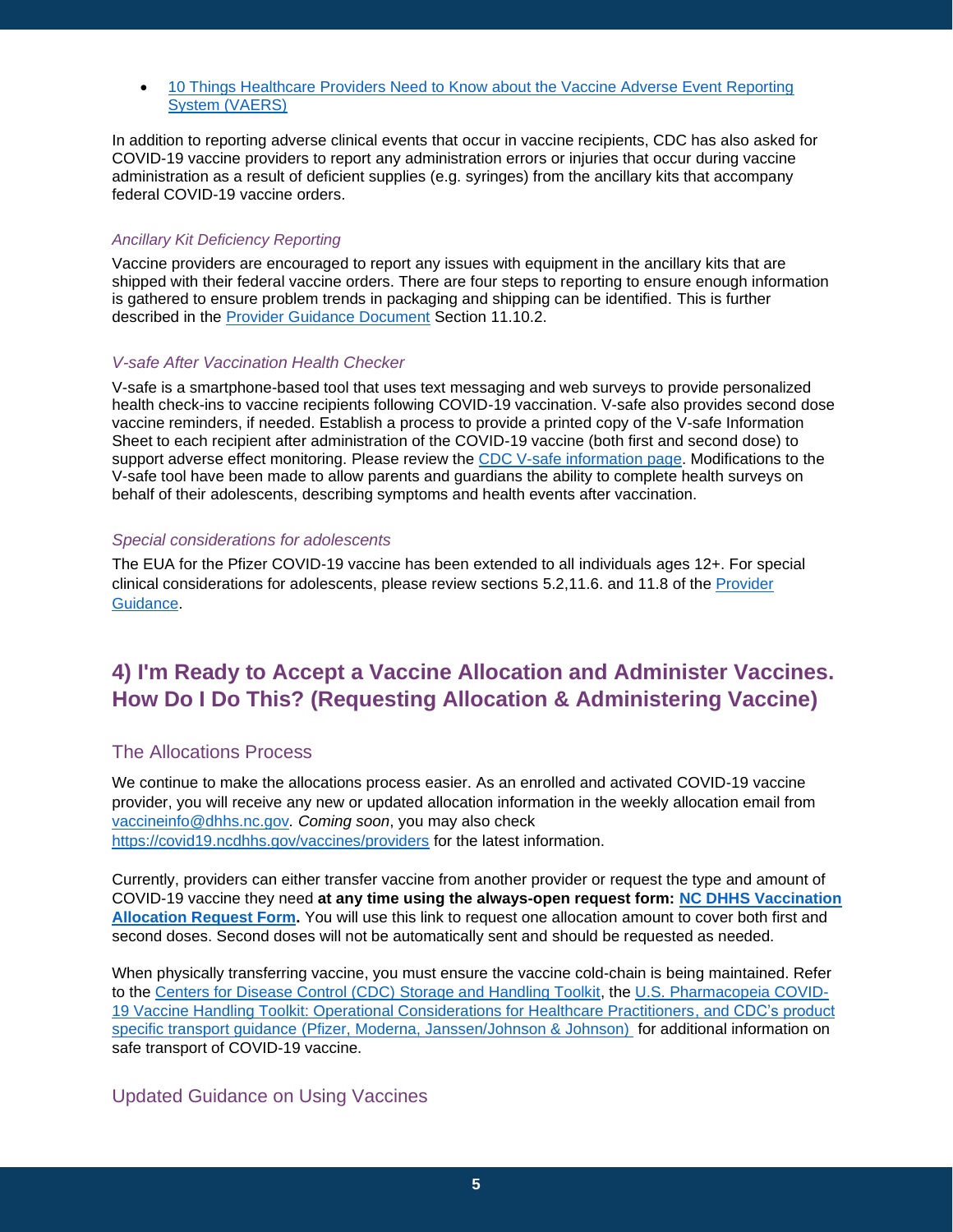Providers can take more than seven days to administer allocated doses, as long as more than 50% of their allocated doses have been exhausted before requesting more.

Using every dose in a vial before it expires can be challenging in some settings. In these circumstances, getting vaccine to people who want it should be prioritized over ensuring that every dose is used in an open vial. The CDC has stated that providers should never miss an opportunity to vaccinate someone out of concern for having unused doses.

More information on allocations expectations can be found in Section 16.1 of the [Provider Guidance.](https://covid19.ncdhhs.gov/media/1233/download)

# Administering Vaccine

The [Recipient Point of Care](https://covid19.ncdhhs.gov/media/2356/open) user guide details steps for registering recipients and booking walk-in appointments and includes other point-of-care considerations.

For individuals who have an email address, it can be linked to their CVMS Recipient Record. Email information will ultimately allow them to access their personal vaccination information in the COVID-19 Vaccine Portal. Please help us to capture this information and other personal contact details at the time of vaccination, both for newly registering recipients and for recipients already registered in the COVID-19 Vaccine Portal. Please note that although emails addresses are encouraged, not every recipient will have one and they are not required to provide one to receive a vaccine. You can find steps for both in the [Recipient Point of Care user guide.](https://covid19.ncdhhs.gov/media/2356/open)

When it is time to administer the dose to the recipient, please reference to the [Vaccine Administration](https://covid19.ncdhhs.gov/media/2378/download?attachment) [user guide,](https://covid19.ncdhhs.gov/media/2378/download?attachment) which details exactly how to enter vaccine administration details in the CVMS Provider Portal. At a high level, you'll want to:

- Select the proper provider location (if you are assigned to multiple locations)
- Check in the individual receiving the vaccine
- Communicate to the patient product specific information (e.g., benefits and risk) and give the individual the relevant EUA fact sheet prior to administering vaccine
- Prepare the vaccine according to manufacturer guidelines
- Administer in accordance FDA authorization and ACIP recs for the vaccine product and record administration details
- Discuss second dose options with the individual if using a two-dose product and the first does was just administered and schedule a second dose appointment if applicable
- Ensure that the patient waits in a designated location for 15-30 minutes until cleared to leave
- Provide the patient with a completed COVID-19 vaccination card (these cards are included in an ancillary kit that accompanies each vaccine shipment).

# **5) I'm Administering Vaccine, Now What? Help Us Quickly End this Pandemic!**

# *THANK YOU!*

# Staying Informed & Seeking Support

If you have any questions, we're here! You can reach out to the Provider Help Desk Virtual Agent, available 24/7, through the [CMVS Help Desk](https://ncgov.servicenowservices.com/csm_vaccine) or the COVID-19 Provider Help Center at (877) 873-6247 to support you with any questions you may encounter during vaccine management and administration.

To stay up to date on latest NC DHHS guidance you will receive emails from [vaccineinfo@dhhs.nc.gov.](mailto:vaccineinfo@dhhs.nc.gov) Be sure to read updates thoroughly so that you are acting on the latest vaccination updates and guidance. We also ask that you **share information with your organization and team members,** so everyone stays informed of the latest COVID-19 vaccination information!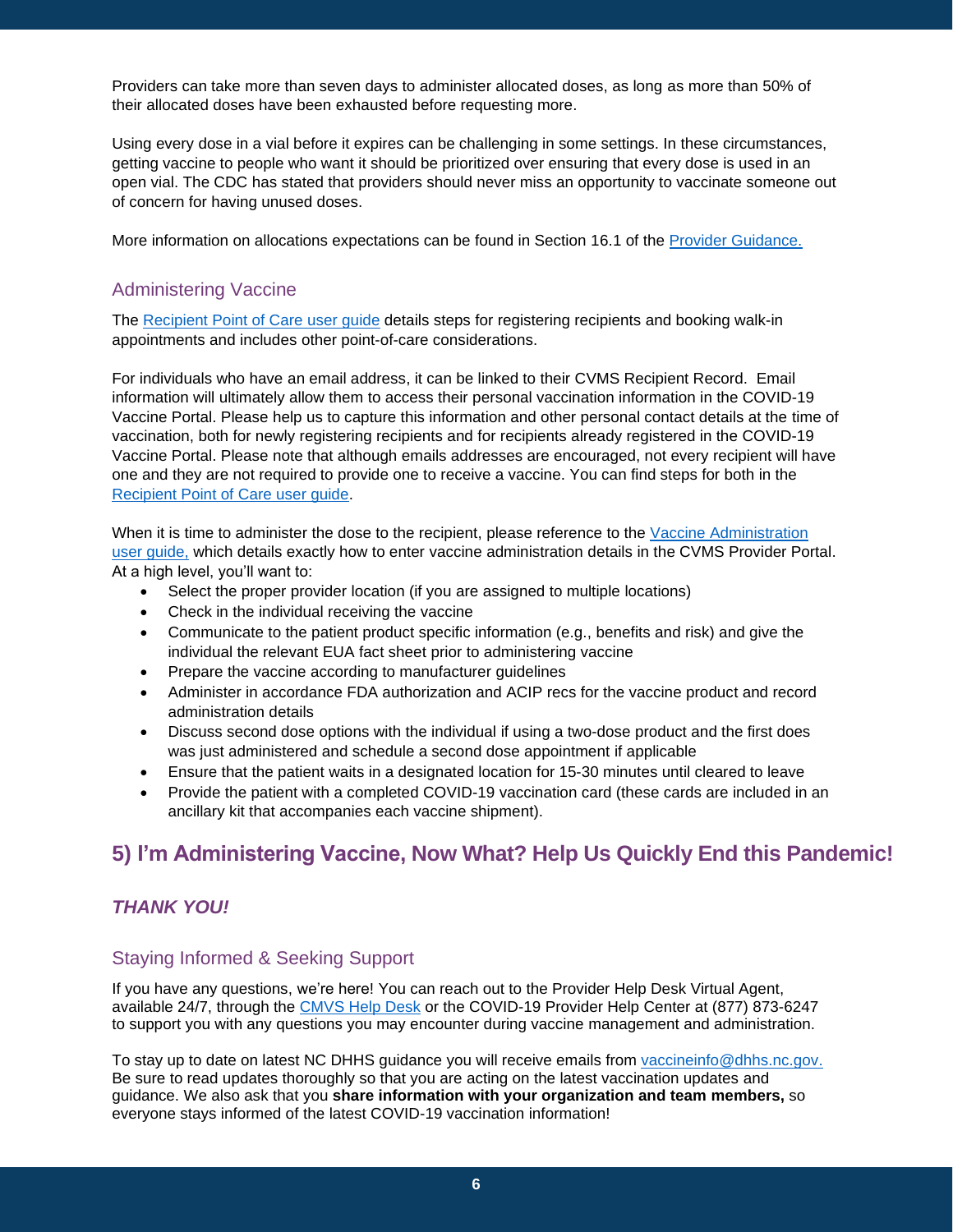Every Wednesday at 12:30pm ET, NC DHHS hosts a weekly session for providers to catch up on important topics from the prior week. Please join whenever you schedule allows!

| <b>SESSION</b>                      | <b>DATE</b> | TIME                  | <b>ZOOM</b><br><b>LINK</b> | <b>PASSCODE</b> |
|-------------------------------------|-------------|-----------------------|----------------------------|-----------------|
| <b>DHHS COVID-19 Vaccine:</b>       | Wednesdays  | 12:30 PM - 1:00 PM ET | <u>Link</u>                | Vaccine         |
| <b>Weekly Updates for Providers</b> |             |                       |                            |                 |
| Audience: All Providers             |             |                       |                            |                 |

# Understand Coding and Billing

Currently, there is no cost to you for obtaining COVID-19 vaccine; the federal government is buying the vaccine and the ancillary kits needed (e.g., needles), and the federal government and NC DHHS will deliver it to your door. While Medicare, Medicaid and private insurers do not pay for the vaccine itself, they will pay an administration fee. Review [this document](https://covid19.ncdhhs.gov/media/3139/open) for information on how to bill administration fees to Medicare, Medicaid, private payers in NC, and even for uninsured patients.

# Tools for Vaccinating the General Public Filling Appointments

To ensure North Carolinians know you are a COVID-19 vaccine provider, make sure you are listed on the [Site Locator.](https://covid19.ncdhhs.gov/cvms-display-vaccine-site-locator-one-pager/download?attachment) For additional ease, consider enabling the [CVMS Scheduling feature](https://covid19.ncdhhs.gov/addendum-scheduling-feature-point-care-and-vaccine-administration-user-guide/download?attachment) for recipients to schedule appointments and follow the link's instructions on how to use this feature.

# Other Strategies for Filling Appointments

As a healthcare provider you have significant influence in creating an easy and approachable vaccine process for patients and members of the community. NC DHHS has created a handout with [strategies](https://covid19.ncdhhs.gov/media/2491/open) to help you bring in recipients and fill your COVID-19 vaccination appointments. We also encourage offering walk-in appointments, if possible, at your location. NC DHHS has also created a [toolkit](https://thesocialpresskit.com/you-have-a-spot-take-your-shot#bring-summer-back-partner-toolkit--doctor-toolkit) with emails, letter, and phone call scripts for outreach to your patient population to encourage them to get vaccinated.

It's also okay to offer incentives to encourage individuals to get vaccinated. Some vaccine providers have partnered with local [businesses](https://covid19.ncdhhs.gov/vaccines/get-back-business-incentivize-covid-19-vaccination/download?attachment) and organizations for vaccine incentives; some [incentives](https://covid19.ncdhhs.gov/vaccines/covid-19-vaccine-incentives) are also supported by NC DHHS.

# Recruiting Your Patients and Reaching Historically Marginalized Populations (HMP)

Some patients may need more support to access COVID-19 vaccine, or additional outreach and education. You can leverage this [toolkit](https://covid19.ncdhhs.gov/media/2393/open) to learn how you can ensure equity in your vaccination program, committing to meet the needs of historically marginalized populations.

# Healthier Together Initiative

We have launched an exciting NCDHHS initiative called Healthier Together: Health Equity Action Network, also known as [Healthier Together.](https://covid19.ncdhhs.gov/vaccines/nc-vaccine-strategy/healthier-together-health-equity-action-network) Healthier Together is a public-private partnership to increase the number of individuals who are Black, Indigenous, People of Color (BIPOC), and from other historically marginalized populations receiving COVID-19 vaccinations across the state of North Carolina.

Please be on the lookout for Healthier Together regional field teams working in your community. They can assist in linking you with community-based organizations in your area who are trusted messengers to ensure more individuals from historically marginalized populations can get access to vaccine.

# Social Vulnerability Index (SVI) Map